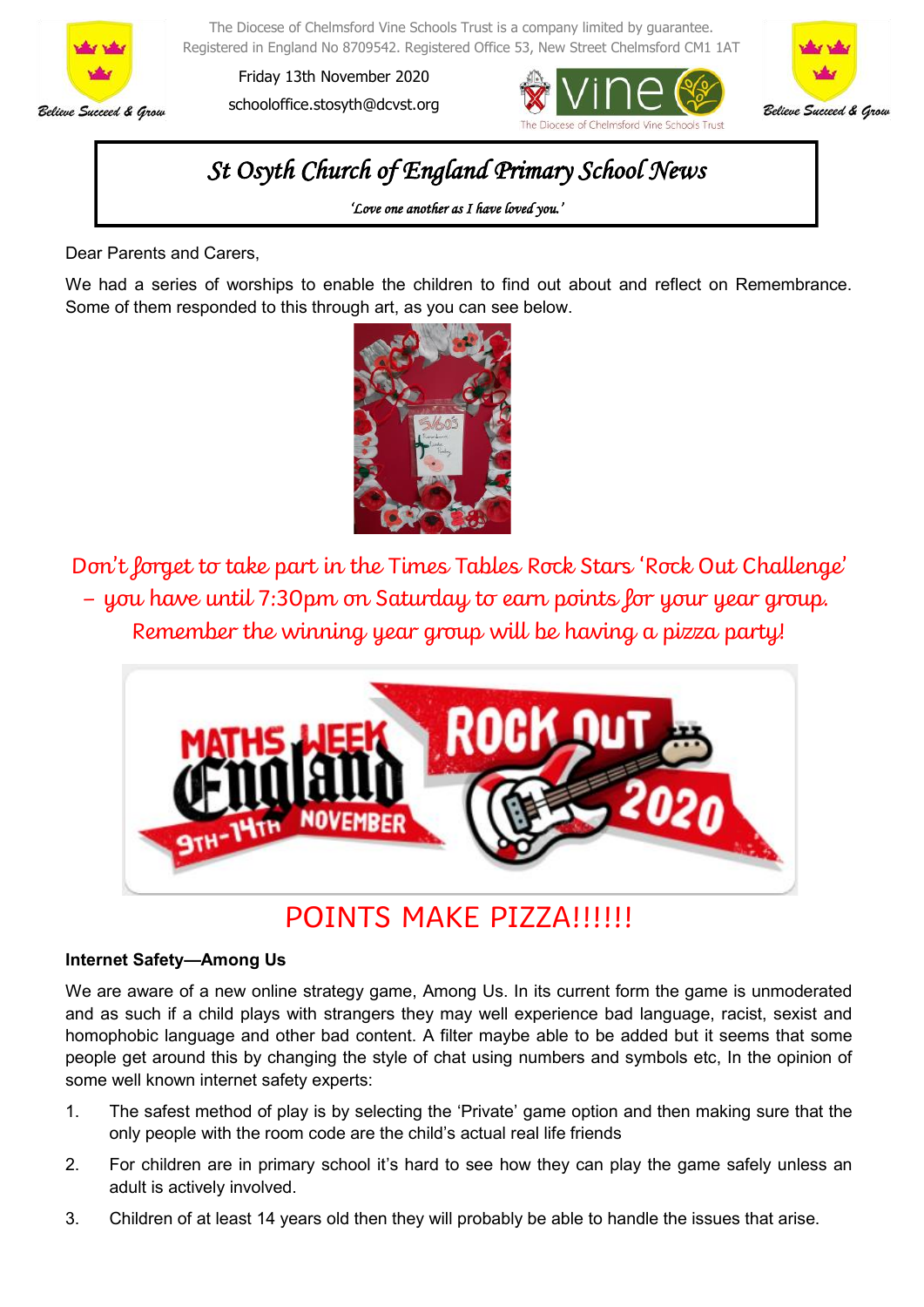Year One children in 1 RK had a terrific time with their experience day. They went on a walk and discussed what they could see and hear, went on a colour hunt, experienced den building, collected items of nature, had snacks around the campfire (hot chocolate, toasted marshmallows and made smores, went on a minibeast hunt and found slugs, worms, ants, spiders, flies, beetles and a ladybird! They used all of these experiences the next day as they started to write recounts texts.



*Regards Mr M Carter-Tufnell Headteacher*

**For EMERGENCY CLOSURES : go online to http://www.essex.gov.uk/Education-Schools/Schools/Dates/Pages/Emergency-School-Closures.aspx**